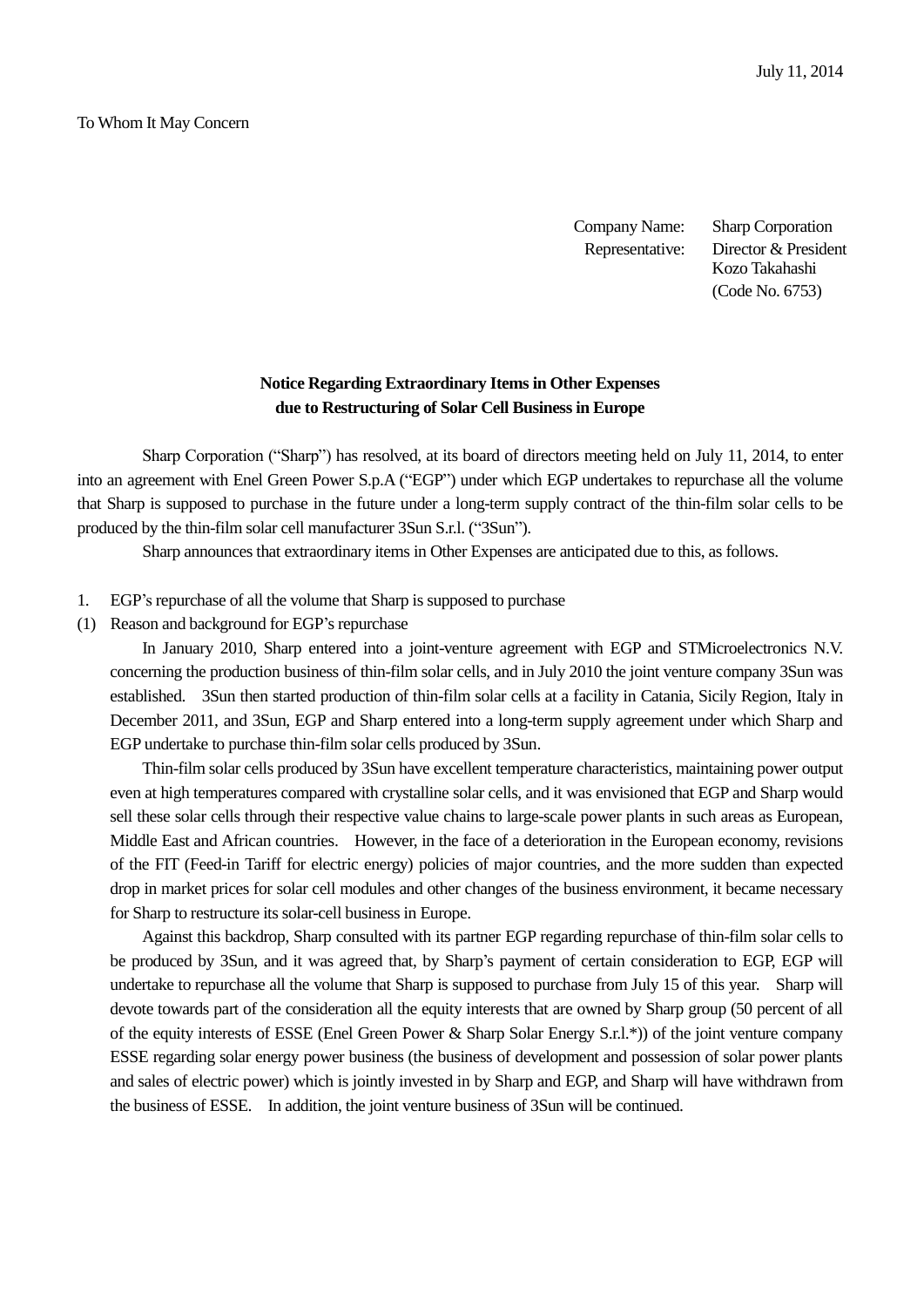As Sharp represents in "The Progress of Sharp's Medium-Term Management Plan" released this May, Sharp has dealt with restructuring its business in Europe, and regarding the solar-cell business, Sharp has a policy by which it would perform a review of the business model centering around the production and sales of solar cell modules, and drastically transform its value chain, for example by increasing the proportion of sales accounted for by EPC (business of engineering, procurement and construction) of Mega-solars (large scale solar power plants). Based on this resolution, regarding the solar-cell business in Europe in the future, Sharp will continue the production and sale business of thin-film solar cells, and deal with profitability improvements by focusing on the EPC business of Mega-solars in areas in which characteristics of thin-film solar cells are utilized.

- \* The location of the headquarters of the business is Rome, Lazio Region, Italy. The locations of the solar power plants are Italy and Greece.
- (2) Outline of repurchaser

|    | Name                                | Enel Green Power S.p.A.                                              |
|----|-------------------------------------|----------------------------------------------------------------------|
| 2. | Location                            | Rome, Lazio Region, Italy                                            |
| 3. | Name and Title of<br>Representative | Francesco Venturini, CEO and General Manager of the Company          |
| 4. | <b>Business</b>                     | <b>Renewable Energy Power Business</b>                               |
| 5. | Capital                             | $\epsilon$ 1,000 million (approximately 141.6 billion yen)           |
| 6. | <b>Consolidated Net</b><br>Assets   | $E$ , 487 million (approximately 1 trillion 201.8 billion yen)       |
| 7. | <b>Consolidated Total</b><br>Assets | $\epsilon$ 17,259 million (approximately 2 trillion 444 billion yen) |
| 8. | Date of Establishment               | December 1, 2008                                                     |

Note: For 5 to 7 above, the amounts are as of March 31, 2014 (present). The yen equivalent is calculated using an exchange rate of  $E1=141.61$  yen.

| 1. | Name                                | 3Sun S.r.1.                                             |
|----|-------------------------------------|---------------------------------------------------------|
| 2. | Location                            | Catania, Sicily Region, Italy                           |
| 3. | Name and Title of<br>Representative | Guido Stratta, Managing Director                        |
| 4. | <b>Business</b>                     | Production of Thin-Film Solar Cells                     |
| 5. | Capital                             | $\epsilon$ 35 million (approximately 4.9 billion yen)   |
| 6. | <b>Consolidated Net</b><br>Assets   | $E28$ million (approximately 3.9 billion yen)           |
| 7. | <b>Consolidated Total</b><br>Assets | $\epsilon$ 250 million (approximately 35.3 billion yen) |
| 8. | Date of Establishment               | July 30, 2010                                           |

| (Reference) 3Sun |  |
|------------------|--|
|------------------|--|

Note: For 5 to 7 above, the amounts are as of March 31, 2014 (present). The yen equivalent is calculated using an exchange rate of  $E1=141.61$  yen.

## 2 Schedule

- July 11, 2014: Execution of agreement with EGP under which EGP undertakes to repurchase all the volume that Sharp is supposed to purchase
- July 15, 2014: EGP commences to repurchase all the volume that Sharp is supposed to purchase of thin-film solar cells to be produced by 3Sun
- 3. Effect of execution of the agreement on Sharp's profit and loss

Sharp will treat this transaction as a subsequent event for adjustment after the last day of the first quarter of